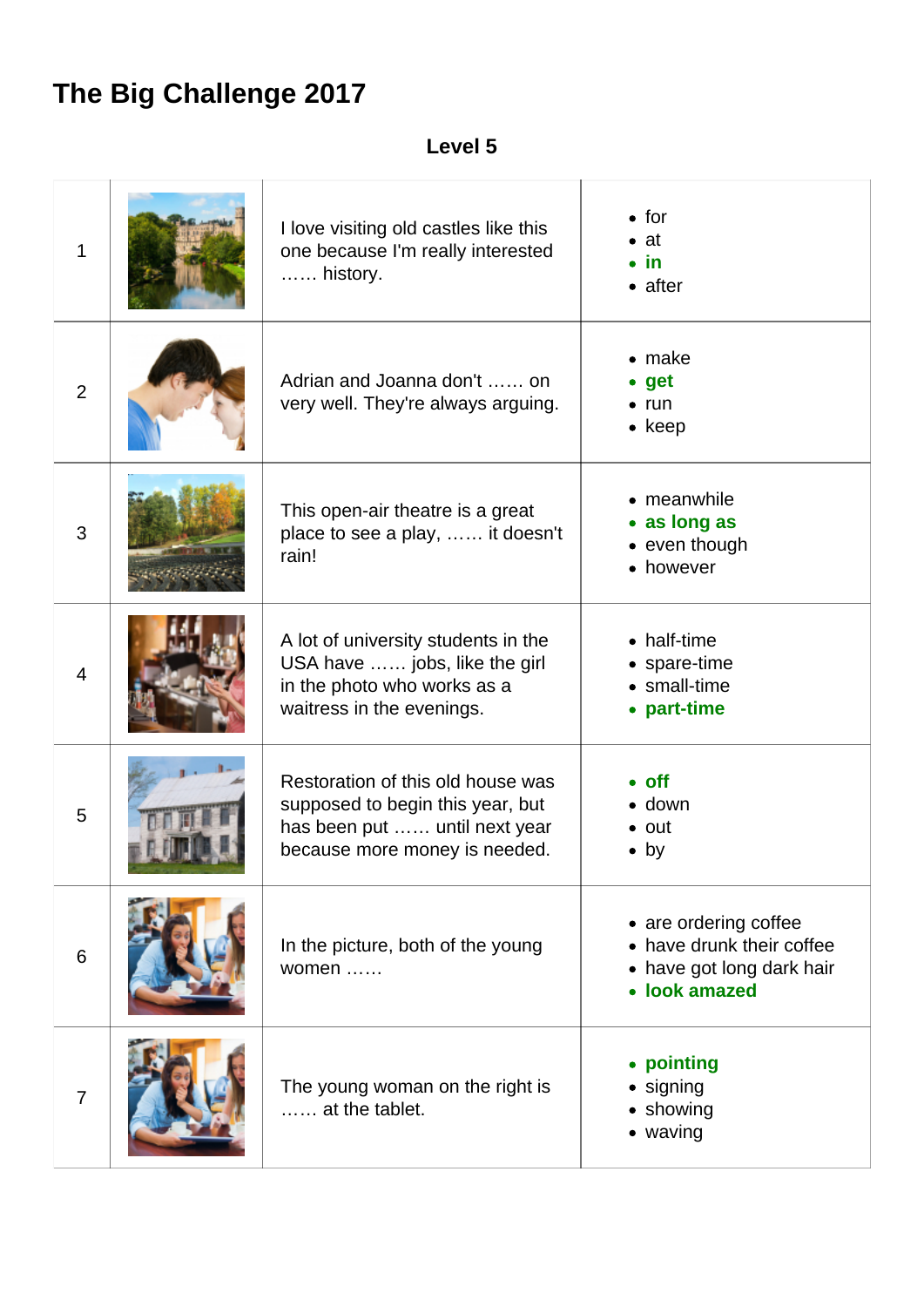| 8  |                                                                                                                                                                                                                                                                                                                                                                                                                                                                                   | Which adjective could not be<br>used to describe the young<br>woman on the left? | • shocked<br>• wide-eyed<br>• astonished<br>• unconcerned                                                                                                                                                                                                                        |
|----|-----------------------------------------------------------------------------------------------------------------------------------------------------------------------------------------------------------------------------------------------------------------------------------------------------------------------------------------------------------------------------------------------------------------------------------------------------------------------------------|----------------------------------------------------------------------------------|----------------------------------------------------------------------------------------------------------------------------------------------------------------------------------------------------------------------------------------------------------------------------------|
| 9  | <b>NEWS</b><br>Hundreds of people gathered<br>in Parliament Square yesterday<br>to protect against the<br>announcement that some banks.<br>intended to out down on staff.<br>"They're going to replace us with<br>computers," said Ellen McCarthy,<br>who has worked in a bank far<br>over 20 years. "How am I going<br>to find another job at my age?"<br>Many bank workers also feel million<br>that their bosses' salaries are 'And th<br>too high. "Some of them earn They di | What happened in Parliament<br>Square yesterday?                                 | • An announcement.<br>$\bullet$ A concert.<br>• A demonstration.<br>• An election.                                                                                                                                                                                               |
| 10 | <b>NEWS</b><br>Hundreds of people gathered<br>in Parliament Square yesterday<br>to protect against the<br>announcement that some banks<br>intended to cut down an staff.<br>"They're going to replace us with<br>computers," said Ellen McCarthy,<br>who has worked in a bank for<br>over 20 years. "How am I going<br>to find another job at my age?"<br>Many bank workers also feel million<br>that their bosses' salaries are 'And th<br>too high. "Some of them earn They de  | What does Ellen think is going to<br>happen?                                     | • She's going to lose her<br>job.<br>• She's going to replace a<br>computer.<br>• She's going to find<br>another job.<br>• She's going to work in a<br>bank for 20 years.                                                                                                        |
| 11 | <b>NEWS</b><br>Hundreds of people gathered<br>in Parliament Square yesterday<br>to protect against the<br>announcement that some banks<br>Thate no mudd tu of bebeeni<br>They're going to replace us with<br>computers," said Ellen McCarthy,<br>who has worked in a bank far<br>over 20 years. "How am I going<br>to find another job at rev age<br>Many bank workers also feel million<br>that their bosses' salaries are 'And th<br>too high. "Some of them earn They di       | What does Ellen think about her<br>bosses?                                       | • She doesn't mind if they<br>earn a lot because they<br>care about their staff.<br>• She thinks they are<br>only interested in<br>money.<br>• She thinks they shouldn't<br>earn any more than<br>bank workers.<br>• She thinks they are very<br>concerned about their<br>staff. |
| 12 | <b>NEWS</b><br>Hundreds of people gathered<br>in Parliament Square yesterday<br>to protest against the<br>announcement that some banks<br>intended to out down an staff.<br>They're going to replace us with<br>computers," said Ellen McCarthy,<br>who has worked in a bank far<br>over 20 years. "How am I going.<br>to find another job at my age?"<br>Many bank workers also feel million<br>that their bosses' salaries are 'And th<br>too high. "Some of them earn They di  | Find the best title for this article.                                            | • Bank Workers Protest<br><b>Against Job Losses</b><br>• Banks To Employ More<br><b>Staff</b><br>• Bank Workers' Salaries<br><b>Cause Protest</b><br>• Bankers Join Workers In<br>Protest                                                                                        |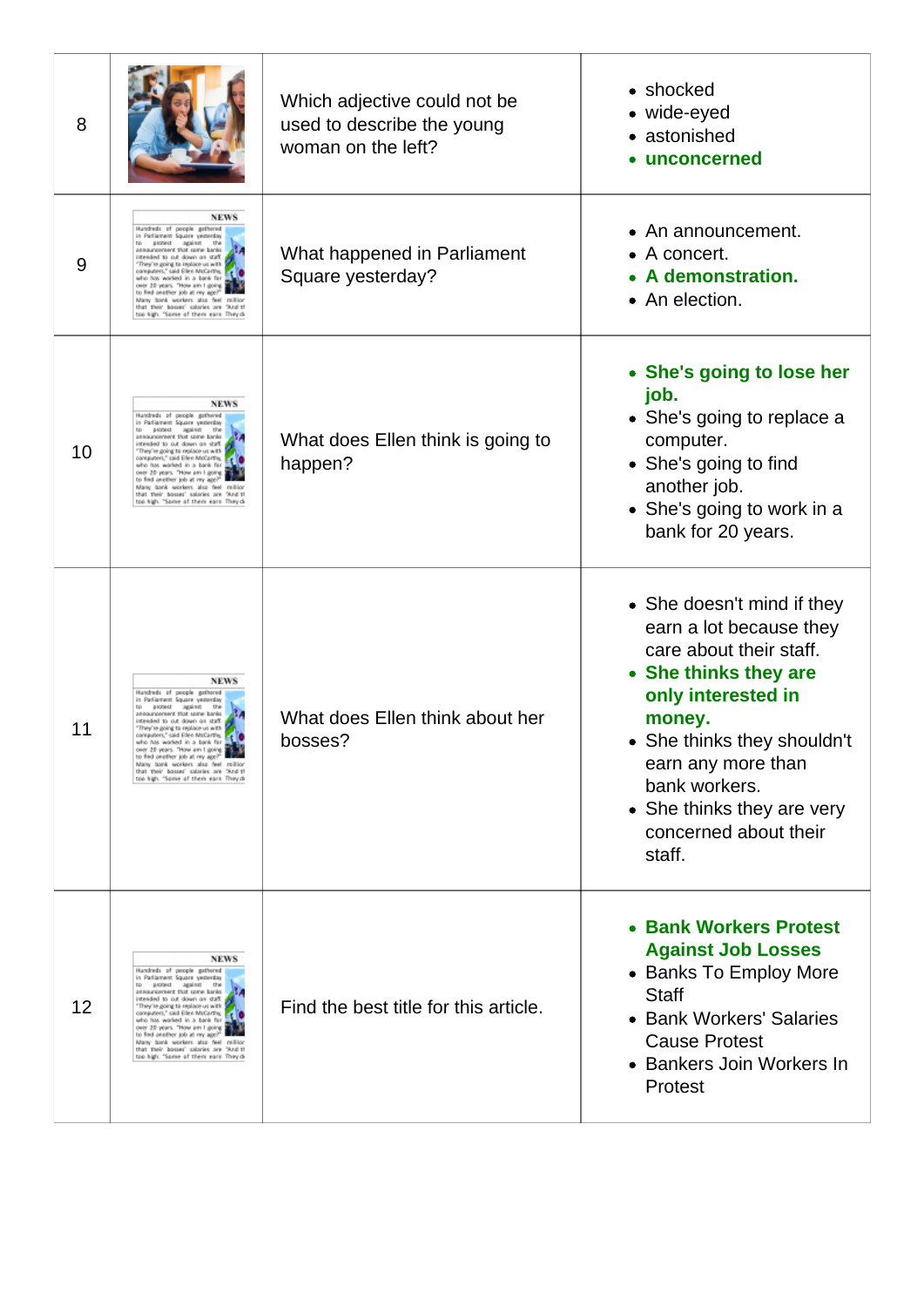| 13 | Your car looks very dirty. How<br>often $\dots$ it?                                                         | • do you wash<br>• you clean<br>• are you cleaning<br>• you have washed                                         |
|----|-------------------------------------------------------------------------------------------------------------|-----------------------------------------------------------------------------------------------------------------|
| 14 | Many doctors say we'd be<br>healthier if we  more<br>vegetables and less meat.                              | • would eat<br>$\bullet$ ate<br>• have eaten<br>$\bullet$ eat                                                   |
| 15 | This woman is absolutely<br>exhausted. She  the<br>gardening all morning.                                   | • was done<br>• was making<br>• has been doing<br>• has done                                                    |
| 16 | I met Gillian's mother yesterday. I<br>$,$ never $,$ that she was 45!<br>She looks so young!                | • was  guessing<br>• would  have<br>thought<br>• have  been realised<br>• could  be believing                   |
| 17 | There  three shops in this<br>village. Now there aren't any.<br>Everyone goes to the<br>hypermarket.        | • used to have<br>• used to be<br>• would be<br>• were used to have                                             |
| 18 | "Did they deliver your new<br>fridge?" "Yes, but I had  back.<br>It was the wrong colour."                  | • it to be taken<br>• them take it<br>$\bullet$ taken them<br>$\bullet$ it was taken                            |
| 19 | Which group of words can be<br>associated with this picture?                                                | • candle, birthday, lettuce<br>• fountain, celebration,<br>smile<br>• happy, store, pink<br>· gift, plate, cake |
| 20 | When you buy something on an<br>internet site, you usually pay for it<br>in the part of the site called the | $\bullet$ cash desk<br>• checkout<br>• carry out<br>$\bullet$ pay up                                            |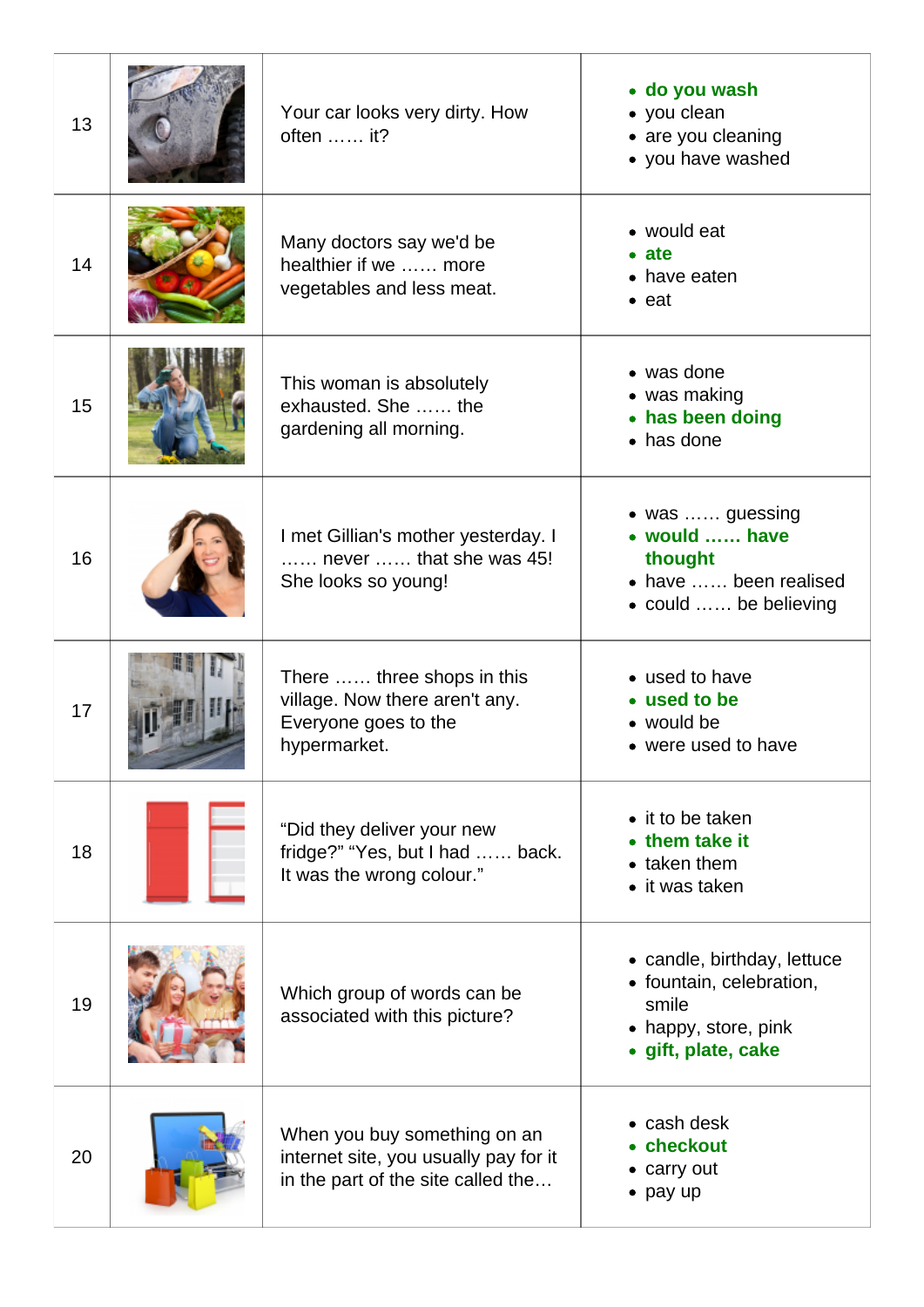| 21 |         | You can transfer data from one<br>computer to another by using a<br>. | • rain cloud<br>• smart key<br>• flash drive<br>• clever stick                         |
|----|---------|-----------------------------------------------------------------------|----------------------------------------------------------------------------------------|
| 22 |         | Cats miaow and birds tweet.<br>What do bees and flies do? They<br>.   | $\bullet$ purr<br>• hiss<br>• buzz<br>$\bullet$ spit                                   |
| 23 | [AUDIO] | Listen. Which word rhymes with<br>the word you hear?                  | • weird<br>• heard<br>• sword<br>• bored                                               |
| 24 | [AUDIO] | Listen and complete the "family"<br>of words.                         | $\bullet$ loaf<br>$\bullet$ truck<br>• roof<br>$\bullet$ sock                          |
| 25 | [AUDIO] | Listen to the sentence. Which<br>group of words can you hear?         | • hasn't ever<br>• used to send<br>• to sending<br>• him emails                        |
| 26 |         | [AUDIO]                                                               | • Las Vegas<br>• Miami<br>• Los Angeles<br>• Nashville                                 |
| 27 |         | [AUDIO]                                                               | • George Washington<br>• Lord Nelson<br>• Abraham Lincoln<br>• Franklin D. Roosevelt   |
| 28 |         | [AUDIO]                                                               | • Liberty Island<br>• Long Island<br><b>Ellis Island</b><br>$\bullet$<br>• Fire Island |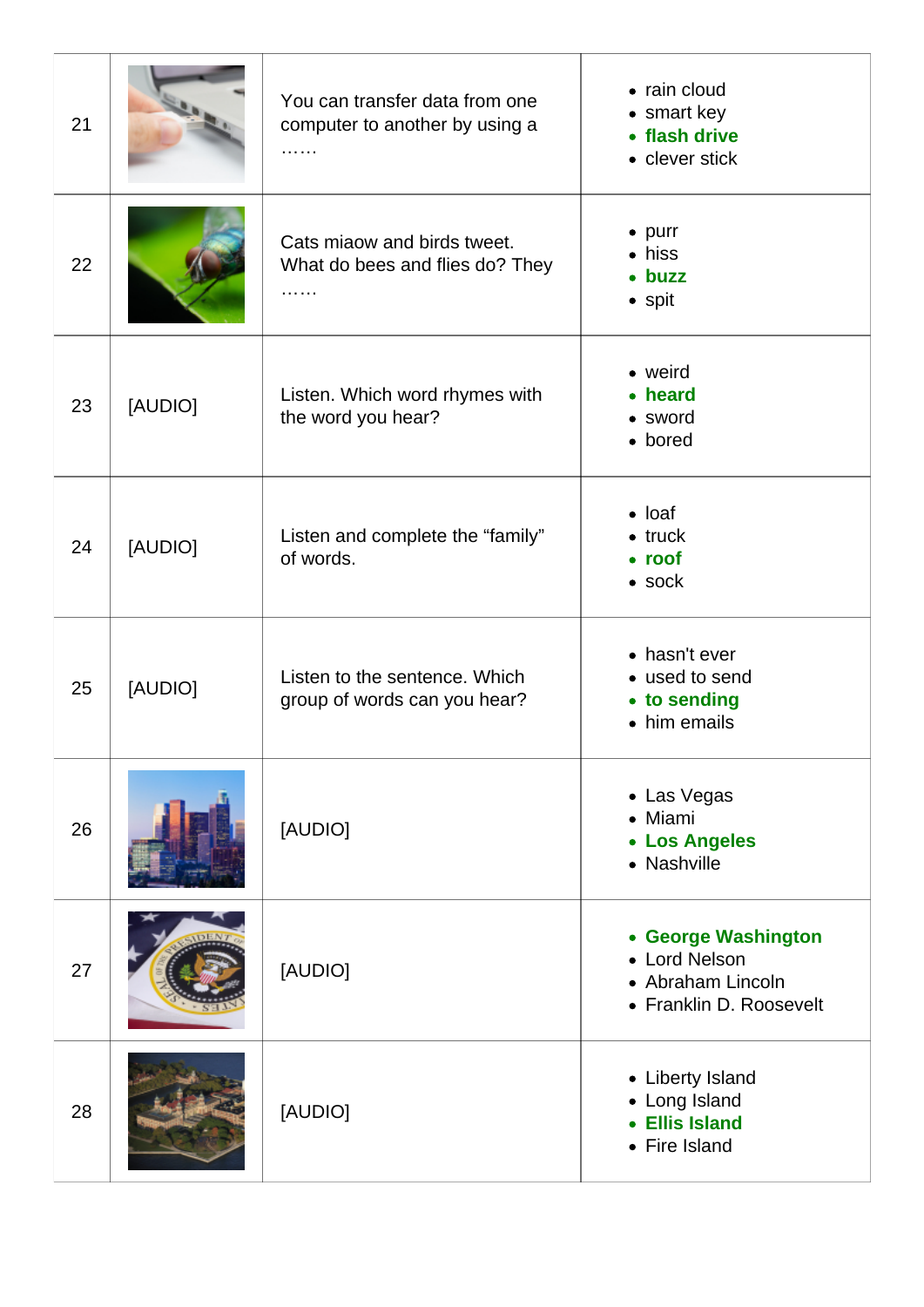| 29 |         | [AUDIO]                                                                           | • The First Article<br>The First Clause<br><b>The First Amendment</b><br>• The First Revision                                                                                                                                               |
|----|---------|-----------------------------------------------------------------------------------|---------------------------------------------------------------------------------------------------------------------------------------------------------------------------------------------------------------------------------------------|
| 30 | [AUDIO] | Listen. What question can you<br>now ask the man?                                 | • Which political party?<br>• Who's the lucky girl?<br>• The army, the navy or<br>the air force?<br>• When do you start work?                                                                                                               |
| 31 | [AUDIO] | Listen. What can you say about<br>John?                                           | • He came to your party<br>with his girlfriend.<br>• He refused to bring his<br>girlfriend to your party.<br>• He had an argument<br>with his girlfriend last<br>night.<br>• He and his girlfriend<br>danced with each other<br>last night. |
| 32 |         | [AUDIO]                                                                           | • Take it easy.<br>• You don't mind.<br>• Don't mention it.<br>• That's cool.                                                                                                                                                               |
| 33 | [AUDIO] | Listen. What can you say to Ben?                                                  | • Hold on.<br>$\bullet$ Hold up.<br>• Hang up.<br>• Stay back.                                                                                                                                                                              |
| 34 |         | [AUDIO]                                                                           | • She drove me crazy.<br>• She took off.<br>• She was as mad as a<br>hatter.<br>• She hit the roof.                                                                                                                                         |
| 35 | [AUDIO] | Listen. Which expression could<br>Annabel's teacher use to say<br>what he thinks? | • You don't have to<br>decide.<br>• It's up to you.<br>· It's your turn.<br>• Don't think about it.                                                                                                                                         |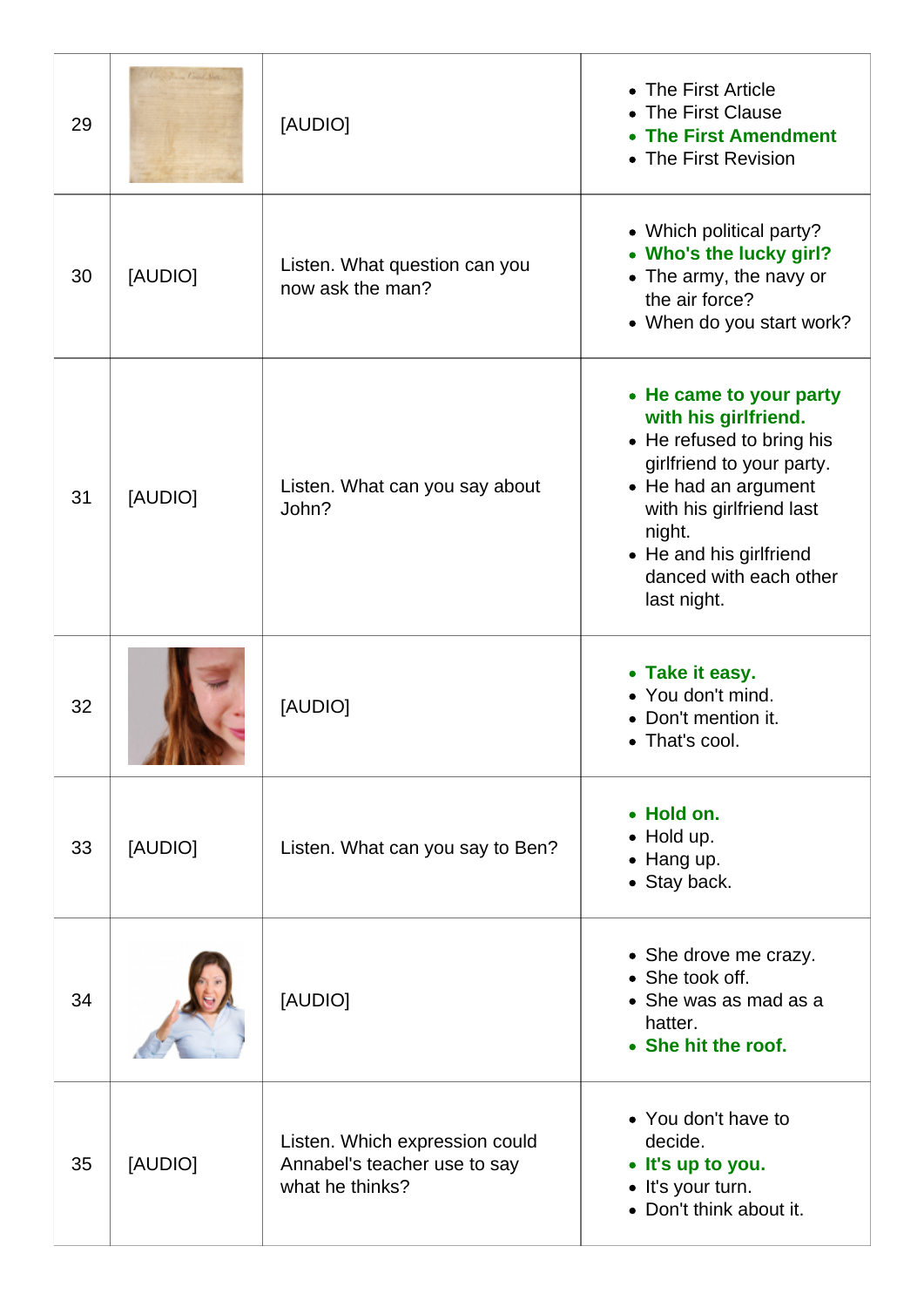| 36 | [AUDIO] | Listen. Where are they?                                                                                                    | $\bullet$ In a theatre.<br>• On a train.<br>• On a plane.<br>$\bullet$ In a restaurant.                                                                                                          |
|----|---------|----------------------------------------------------------------------------------------------------------------------------|--------------------------------------------------------------------------------------------------------------------------------------------------------------------------------------------------|
| 37 | [AUDIO] | Listen to the conversation in a<br>furniture shop. From the woman's<br>point of view, what's the problem<br>with the sofa? | • It's too small for all the<br>family to sit on.<br>• It's too big for their living-<br>room.<br>• It won't go well with the<br>rest of their furniture.<br>• It's too expensive.               |
| 38 | [AUDIO] | Listen. What's the woman doing?                                                                                            | • Cutting the man's hair.<br>$\bullet$ Driving a car.<br>• Putting up a picture.<br>• Cooking a steak.                                                                                           |
| 39 | [AUDIO] | Listen to Angela and her<br>husband. What's the problem?                                                                   | • Bill doesn't want to meet<br>Angela.<br>• Angela is worried<br>about money.<br>• Angela can't find time to<br>see her friends.<br>• Angela keeps getting<br>mail addressed to<br>someone else. |
| 40 | [AUDIO] | Listen. Which proverb expresses<br>the boy's point of view?                                                                | • Many hands make light<br>work.<br>• Actions speak louder<br>than words.<br>• All's fair in love and war.<br>• Blood is thicker than<br>water.                                                  |
| 41 | [AUDIO] | Listen and find the verb that<br>corresponds to the definition.                                                            | $\bullet$ skip<br>• stroll<br>$\bullet$ hop<br>• wander                                                                                                                                          |